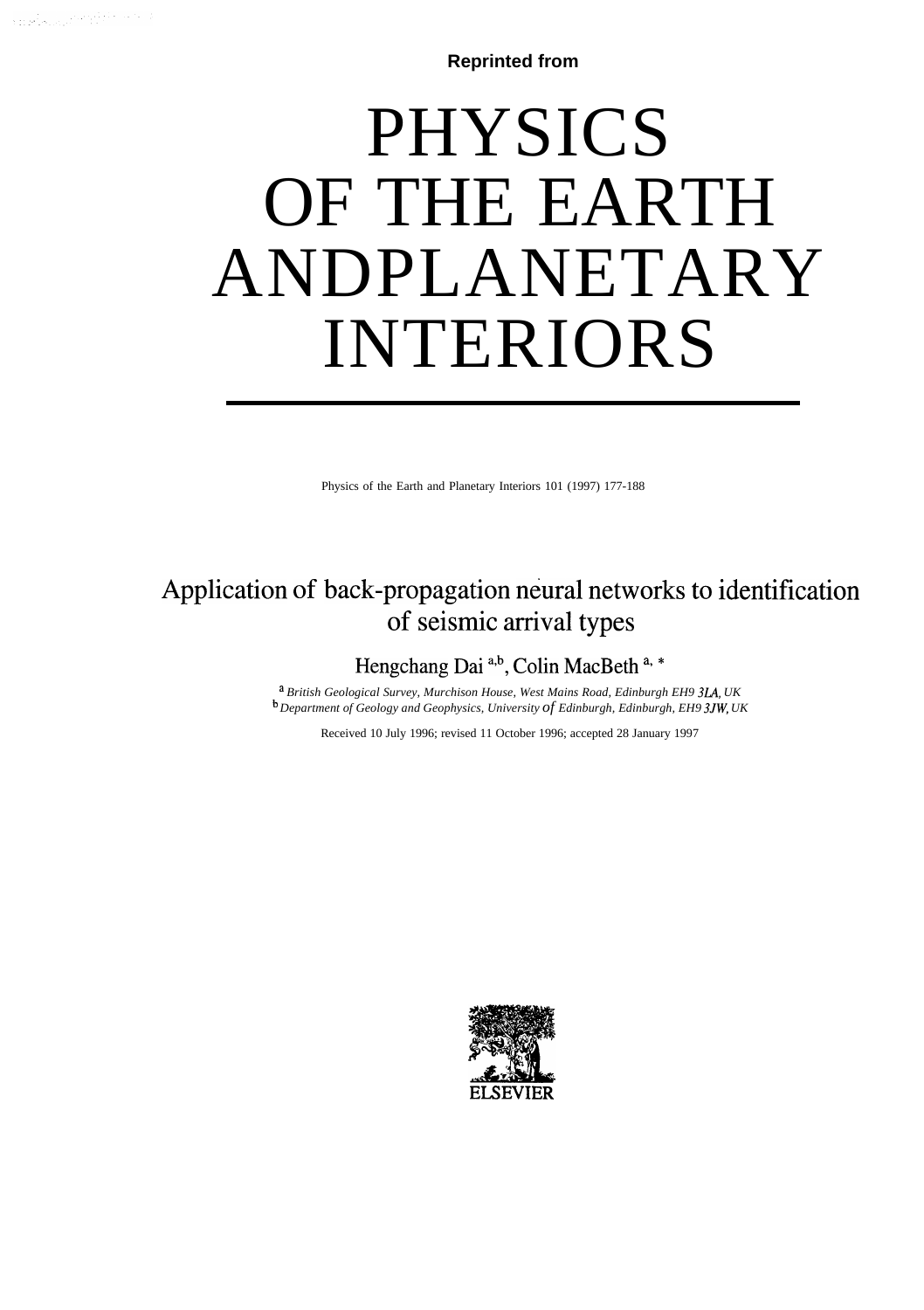# YHY SICS OF I HE EAK I H AND PLANE I AK I IN I EKIUKO

# **Editors**

D. Gubbins Department of Earth Sciences University of Leeds Leeds LS2 9JT United Kingdom Tel. (113) 2335 255 Fax (113) 2335 259

# **Founding Editors**

K.E. Bullen $(\dagger)$ F. Press<br>S.K. Runcom (†)

# **Advisory Editors**

- R.D. Adams, Thatcham, UK T. Ahrens, Pasadena, CA, USA R. Boehler, Mainz, Germany M.S.T. Bukowinski, Berkeley, CA, USA B. Chouet, Menlo Park, CA, USA C.G. Constable, La Jolla, CA, USA V. Courtillot, Paris, France E.R. Engdahl, Denver, CO, USA D.G. Fraser, Oxford, UK J. Hinderer, Strasbourg, France A.W. Hofmann, Mainz, Germany E.S. Husebye, Bergen, Norway T. Irifune, Matsuyama, Japan J.A. Jacobs, Aberystwyth, UK 0. Jaoul, **Orsay, F**rance<br>D. Jault, Paris, France<br>C.P. Jaupart, Paris, France H. Kanamori, Pasadena, CA, USA B.L.N. Kennett, Canberra, A.C.T., Australia **Honorary Editors**
- H. Alfvén, Stockholm, Sweden (†) C.J. Allègre, Paris, France<br>V.V. Belussov (Academician), Moscow, Russia (†) P. Melchior, Brussels, Belgium<br>H. **Ramberg,** Uppsala, Sweden<br>J. Tuzo Wilson, Toronto, Ont., Canada (†)

J.-P. Poirier Institut de Physique du Globe 4, Place Jussieu F-75252 Paris, Cedex 05 France Tel. +33.1.44.27.38.10 Fax +33.1.44.27.24.87

B. Romanowicz University of California at Berkeley Seismographic Station<br>475 McCone Hall Berkeley, CA 94720 USA

Tel. (5 10) 643 5690 Fax (510) 643 5811

T. Lay, Santa **Cruz,** CA, USA<br>S. Mackwell, University Park, PA, USA B.D. Marsh, Baltimore, MD, USA H. Mizutani, Kanagawa, Japan J.-P. Montagner, Paris, France H.C. Nataf, Paris, France J. Neuberg, Leeds, UK<br>R.K. **O'Nions,** Cambridge, UK<br>W. **O'Reilly**, Newcastle upon Tyne, UK<br>G.D. Price, London, UK V. Rama Murthy, Minneapolis, MN, USA<br>P. Rochette, Aix en **Provence**, France<br>T. Shankland, Los **Alamos**, NM, USA<br>F.D. **Stacey**, St. Lucia, Qld., Australia<br>D.L. Turcotte, Ithaca, NY, USA<br>S. Uyeda, Tokyo, Japan<br>K. Whaler, Edi B. Wood, Bristol, UK

# **Scope of the Journal**

Physics of the Earth and Planetary Interiors will be devoted to the application of chemistry and physics to studies of the Earth's crust, mantle and core and to the interiors of the planets. It is hoped that it will attract papers of high originality and, with an international coverage, contribute to the sound development of this interior of this state in the Earth and Space Sciences.

# **Publication Information**

Physics of the Earth and Planetary Interiors (ISSN 0031 -9201). For 1997 volumes 99-104 are scheduled for publication.

Subscription prices are available upon request from the Publisher. Subscriptions are accepted on a prepaid basis only and are entered on a calendar year basis.<br>Issues are sent by surface mail except to the following countr

**Orders, claims, and product enquiries:** please contact the Customer Support Department at the Regional Sales Office nearest you:

New **York:** Elsevier Science, P.O. Box 945, New York, NY 10159-0945, USA. Tel: (+1) 212-633-3730, [Toll Free number for North American Customers:1-<br>888-4ES-INFO (437-4636)], Fax: (+1) 212-633-3680, E-mail: usinfo-f@elsevie vier.nl

**Tokyo:** Elsevier Science, 9-15, Higashi-Azabu I-chome, Minato-ku, Tokyo 106, Japan. Tel: (+81) 3-5561-5033, Fax: (+81) 3-5561-5047, E-mail:<br>kyf04035@niftyserve.or.jp<br>**Singapore:** Elsevier Science, No. 1 Temasek Avenue, #1

ainfo@elsevier.com.sg

 $\mathcal{L}:=\mathcal{L} \cup \mathcal{L}$ 

For further information, or a free sample copy of this or any other Elsevier Science journal, readers in the USA and Canada can contact the following address:<br>Elsevier Science Inc., Journal Information Center, 655 Avenue

All back volumes, except Vols. 5 and 14 are available. Orders and information requests should be addressed to Elsevier Science B.V., Special Services<br>Department, P.O. Box 211, 1000 AE Amsterdam, Netherlands. *Back volumes* 10010, USA.

US mailing notice **— Physics of the Earth and Planetary Interiors** (ISSN 0031-9201) is published monthly by Elsevier Science B.V., (Molenwerf 1, Postbus 211, 1000 AE Amsterdam). Annual subscription price in the USA US\$1826

**AIRFREIGHT AND MAILING** in the USA by Publications Expediting, Inc., 200 Meacham Avenue, Elmont, NY 11003.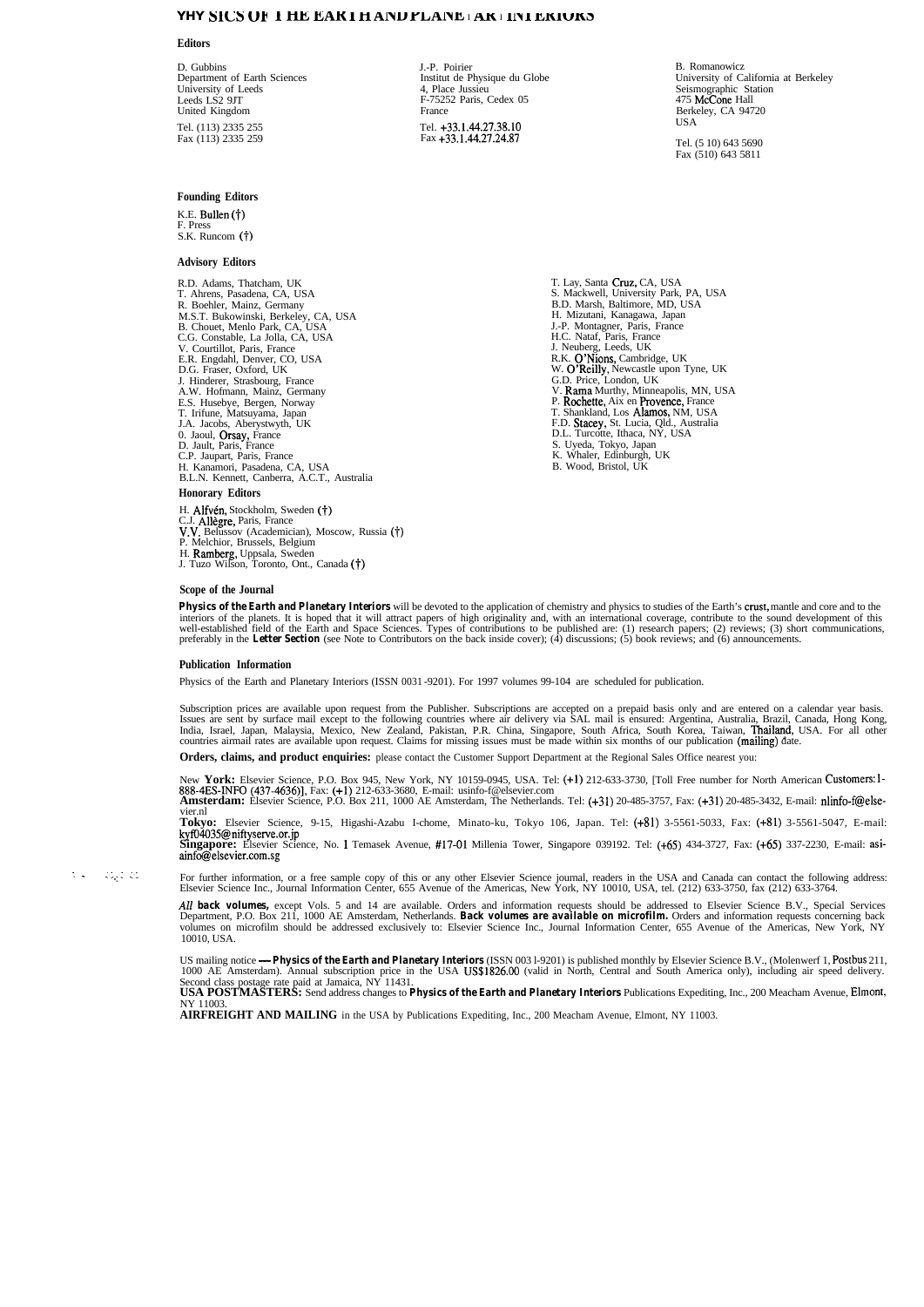

Physics of the Earth and Planetary Interiors 101 (1997) 177-188

# Application of back-propagation neural networks to identification of seismic arrival types

Hengchang Dai<sup>a,b</sup>, Colin MacBeth<sup>a,\*</sup>

*a British Geological Survey, Murchison House, West Mains Road, Edinburgh EH9 3LA, UK b Department of Geology and Geophysics, University of Edinburgh, Edinburgh, EH9 3JW, UK*

Received 10 July 1996; revised 11 October 1996; accepted 28 January 1997

# **Abstract**

A back-propagation neural network (BPNN) approach is developed to identify P- and S-arrivals from three-component recordings of local earthquake data. The BPNN is trained by selecting trace segments of P- and S-waves and noise bursts converted into an attribute space based on the degree of polarization (DOP). After training, the network can automatically identify the type of arrival on earthquake recordings. Compared with manual analysis, a BPNN trained with nine groups of DOP segments can correctly identify 82.3% of the P-arrivals and 62.6% of the S-arrivals from one seismic station, and when trained with five groups from a training dataset selected from another seismic station, it can correctly identify 76.6% of the P-arrivals and 60.5% of S-arrivals. This approach is adaptive and needs only the onset time of arrivals as input, although its performance cannot be improved by simply adding more training datasets due to the complexity of DOP patterns. Our experience suggests that other information or another network may be necessary to improve its performance. 0 1997 Elsevier Science B.V.

The most important procedure for analysing local earthquake events is the estimation of the arrival times of the primary  $(P)$  and secondary  $(S)$  waves, as these measurements form the basis of subsequent analysis schemes employing processing for event location, event identification, source mechanism analysis and spectral analysis. These tasks are often performed by a trained analyst who manually picks arrival times according to his individual experience, involving an intensive amount of pattern recognition. With the increase in the number of digital seismic

**1. Introduction 1. Introduction 1. Introduction** pressing need to provide an automatic alterative, which is more reliable, robust, objective and less time-consuming.

> The estimation of arrival onset times involves reliable and accurate estimation in addition to the identification of individual arrivals from their polarization, amplitude and propagation characteristics. A great deal of effort, stretching back several decades, has been devoted to the automation of arrival picking (see Dai and MacBeth, 1995, for an extensive list). However, for the purposes of automation, identifying arrival types is more difficult than picking their onset times. In some cases, identification based on horizontal velocity from a **f-k** filter can provide a major simplification of the interpretation task (Mykkeltveit

<sup>\*</sup> Corresponding author.

<sup>0031-9201/97/\$17.00 © 1997</sup> Elsevier Science B.V. All rights reserved. *PII* S003 1-920 1(97)00004-6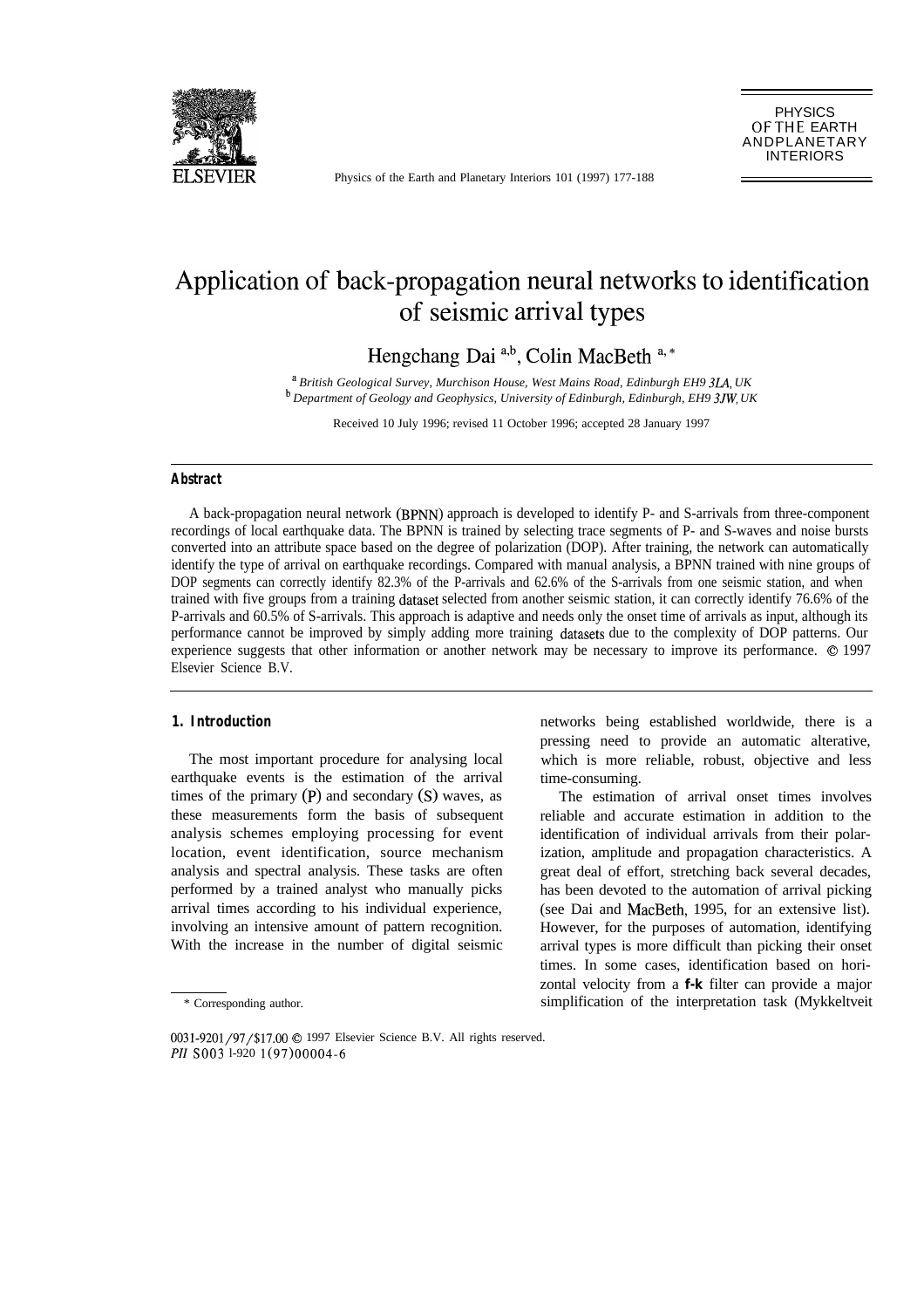and Bungum, 1984, Bache et al., 1990, Kvaerna and Ringdal, 1992). Der et al. (1993) have also investigated the feasibility of adaptive and automatic recognition of regional arrivals by a wavefield extrapolation scheme for data from a mini-array. However, for single station data, only a few methods can be used to pick special types of arrivals. Roberts et al. (1989), based on the auto- and cross-correlations of the three orthogonal components within a short time window, detect the arrival of a P-wave or a linearly polarized S-wave. Cichowicz (1993) developed an S-phase picker which depends on a well-defined pulse for the first-arrival P-wave. Tong (1995) developed an arrival separator based on certain 'features' extracted from intelligent segmentation of the seismograms. Tong and Kennett (1995) developed an approach to identify late arrivals by analysing the energy content of seismic traces. There is no general method to identify the P- and S-arrival simultaneously, and automation is still an unresolved issue. The intensive amount of pattern recognition involved suggests that a natural choice should be artificial neural networks. In this paper, we use the back-propagation neural network (BPNN) as it has been employed successfully in the past (Rumelhart et al., 1986, Pao, 1989, Haykin, 1994, Fausett, 1994, Dai and MacBeth, 1995).

# **2. Degree of polarization**

One of the obvious features of distinguishing Pand S-arrivals is their polarization directions: the polarization direction of a P-arrival is parallel to its propagation direction, and the polarization direction of an S-arrival is perpendicular to its propagation direction in an isotropic medium. It appears a simple task to identify the P- and S-arrivals with the 3-C



Fig. 1. The degree of polarization (lower diagram) determined from 3-C seismograms (upper diagrams). Three vertical lines indicate the arrivals onset times of the noise burst, P-arrival and S-arrival. The degree of polarization has a lower level for the noise burst, a higher level for the P-arrival and a mid range value for the S-arrival. Their modified DOPs are shown below them, respectively (arrowed).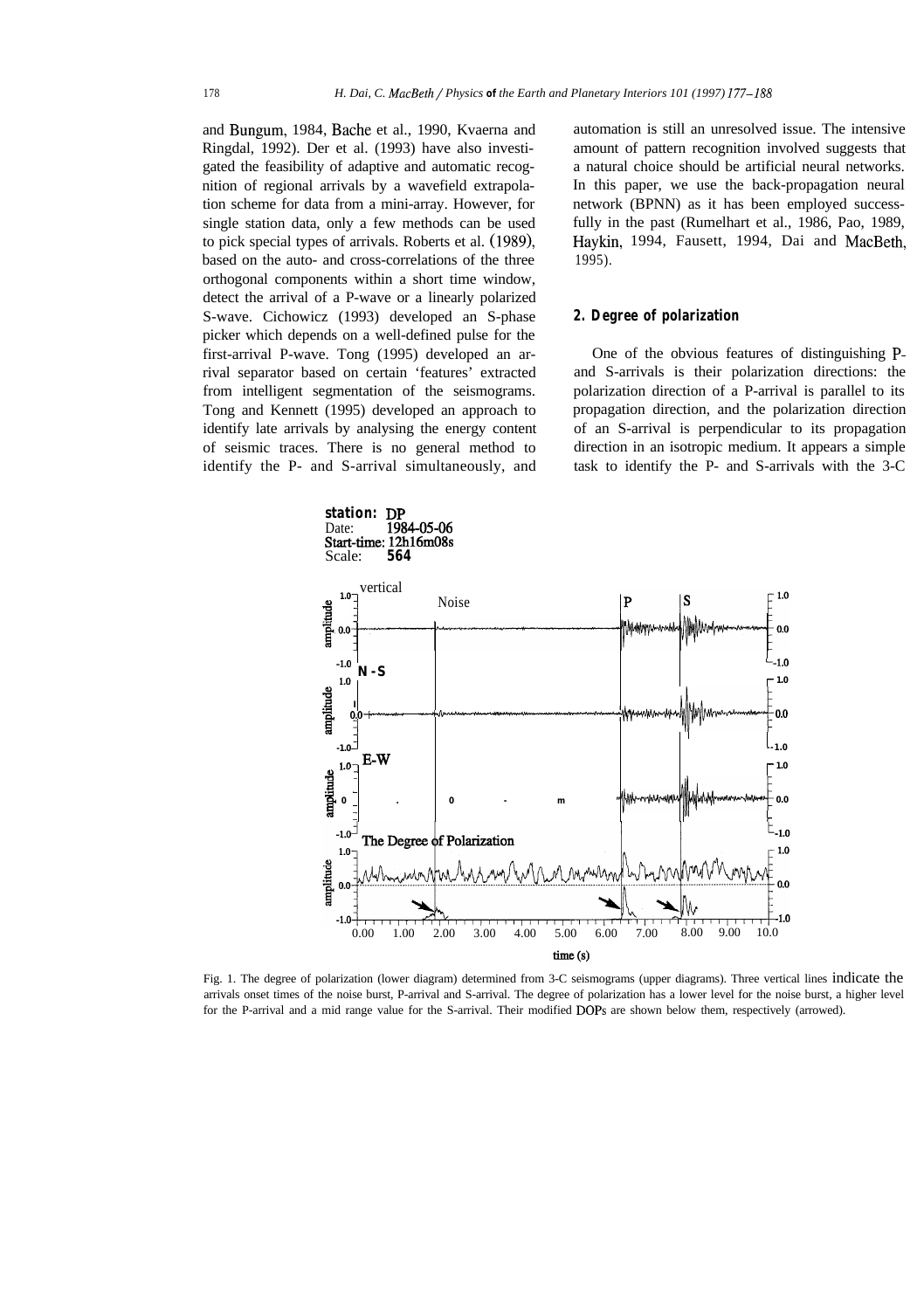recordings now available. However, it is not practical to directly use the polarization direction of an arrival as it is related to the event location which is not available prior to analysis. Another feature of distinguishing the P- and S-arrivals is their polarization state. In general, it is observed that the direct P-arrival is predominantly linearly polarized whilst the following arrivals, such as S-arrivals, have con-

siderably more complicated polarization patterns involving phase shifts (Basham and Ellis, 1969, Roberts and Christoffersson, 1990). The polarization state can be measured by using the degree of polarization,  $F(t)$ , (Appendix A) which is independent of the source-receiver direction. For a linearly polarized wave, F(t) is unity, and for a completely unpolarized or circularly polarized wave it is zero (Cicho-



Fig. 2. Three component recordings and the degree of polarization  $F(t)$  of a local earthquake recorded on stations DP (above) and AY (below), respectively. The patterns of the degree of polarization are different for the same P-arrival and S-arrival from the two stations with their modified DOPs shown below (arrowed).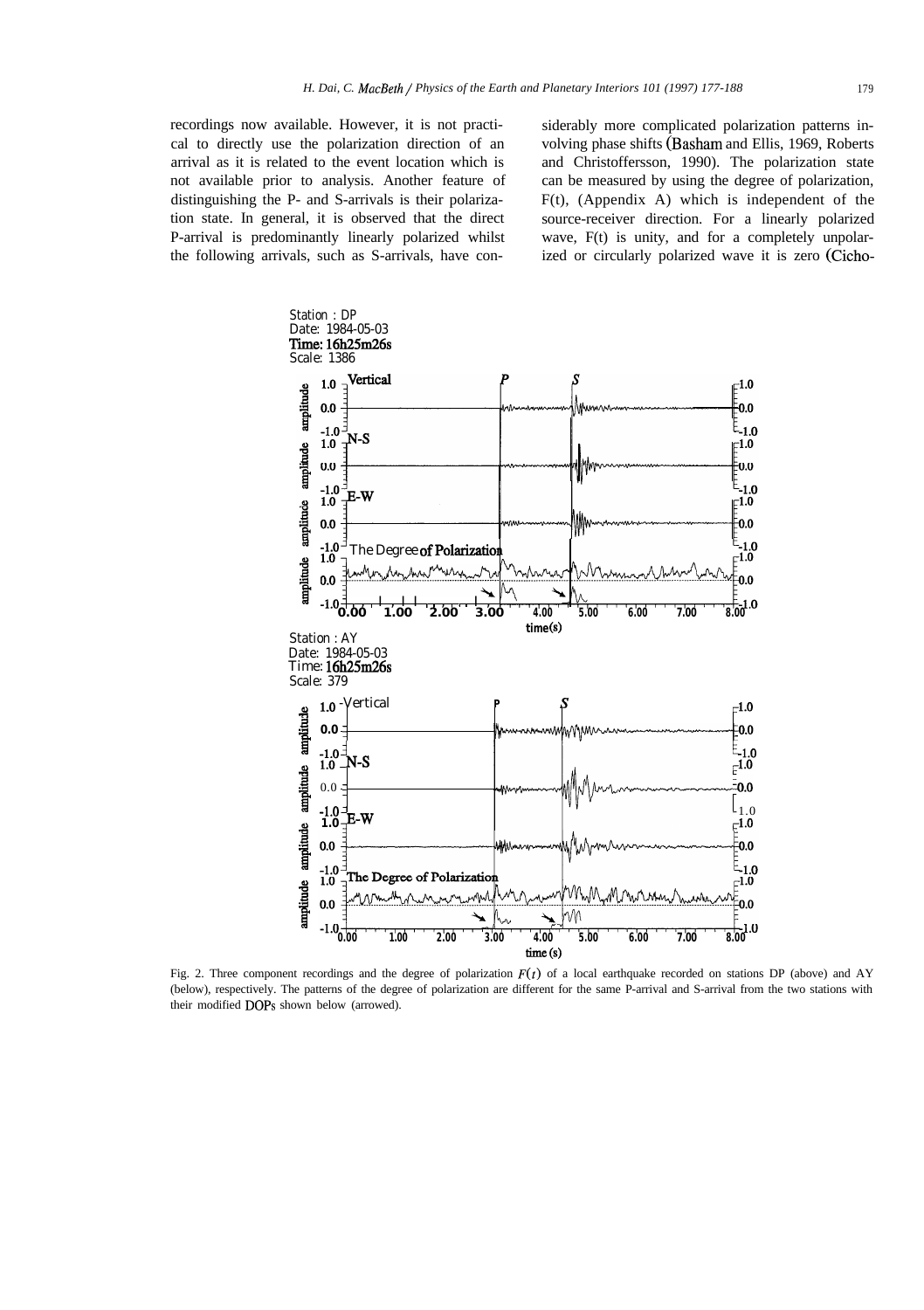wicz et al., 1988). Cichowicz (1993) pointed out that both P- and S-wave arrivals exhibit a high degree of linear polarization, but the P-wave coda manifests a generally elliptical polarization with a significantly lower value of F(t). For real data, although the S-arrival is usually associated with a far larger value of F(t) than that of the P-wave coda, it does not reach a value of 1.0. The variation of this quantity along the seismogram forms the pattern which may indicate the wave type. Fig. 1 shows a typical example in which F(t) is of high amplitude for a P-arrival, a median level value for an S-wave and then a low level pattern for a noise burst.

We have investigated the F(t) patterns for data from two seismograph stations DP and AY from the TDP3 network (Lovell, 1989, Dai and MacBeth, 1995). Usually, most seismograms conform to our expectations from Fig. 1, with the P-arrivals having well-defined linear polarization patterns. Although most P-arrivals differ from S-arrivals and noise bursts, some noise bursts were found similar to the seismic arrivals. Comparing the data from stations DP and AY, the F(t) patterns are different even for the same arrivals from the same earthquake source (Fig. 2).

It is important to note that this particular definition of F(t) does not consider the signal amplitude. To consider the amplitude information, we define a modified function:

$$
MF(t) = F(t) \quad \textbf{xii(t)} \tag{1}
$$

where  $\overline{M}(t)$  is a smoothed relative function of the modulus M(t) of the 3-C recording within a window. This valve is also independent of the sourcereceive direction. The normalization factor is calculated using the window between the onset point and the following ten points. Note that  $MF(t)$  and  $F(t)$ have slightly different patterns (Fig. 1). The *MF(t)* patterns are complex and identifying them requires an intensive amount of pattern recognition for which the BPNN is suitable. The  $MF(t)$  is presented to the BPNN in a segment selected from a window in which the arrival's onset-time is at the centre.

Fig. 3 shows a flow chart for identifying arrival Fig. 3. The flow chart of the approach of identifying arrival types types using a BPNN. This approach is used as the using a BPNN.

second stage following the arrival picking. In this approach, unlike the BPNN picking approach which uses a BPNN as a filter to deal with an entire seismic trace (Dai and MacBeth, 1995), only arrival segments are input into the BPNN. An arrival segment is selected by its onset time which is obtained by using the other procedure. This  $MF(t)$  segment is then fed into a BPNN for training and testing.

This arrival segment is selected by an onset time which has been picked previously and it is then positioned at the centre of the segment. Due to picking errors, the onset time may not be exactly at the centre of the segment and it is found that this may affect the BPNN output. In order to avoid this effect, an adjustment of the onset time is necessary to ensure that the performance of the trained BPNN is not affected. For each  $MF(t)$  segment, the first local maximum after the onset-time is set at the centre of the segment. The  $MF(t)$  segment has 60 samples (590 ms) length which are chosen to include the complete  $MF(t)$  pattern of an arrival.

The BPNN used in this approach has three layers. Its input layer has 60 nodes, giving an  $MF(t)$  seg-

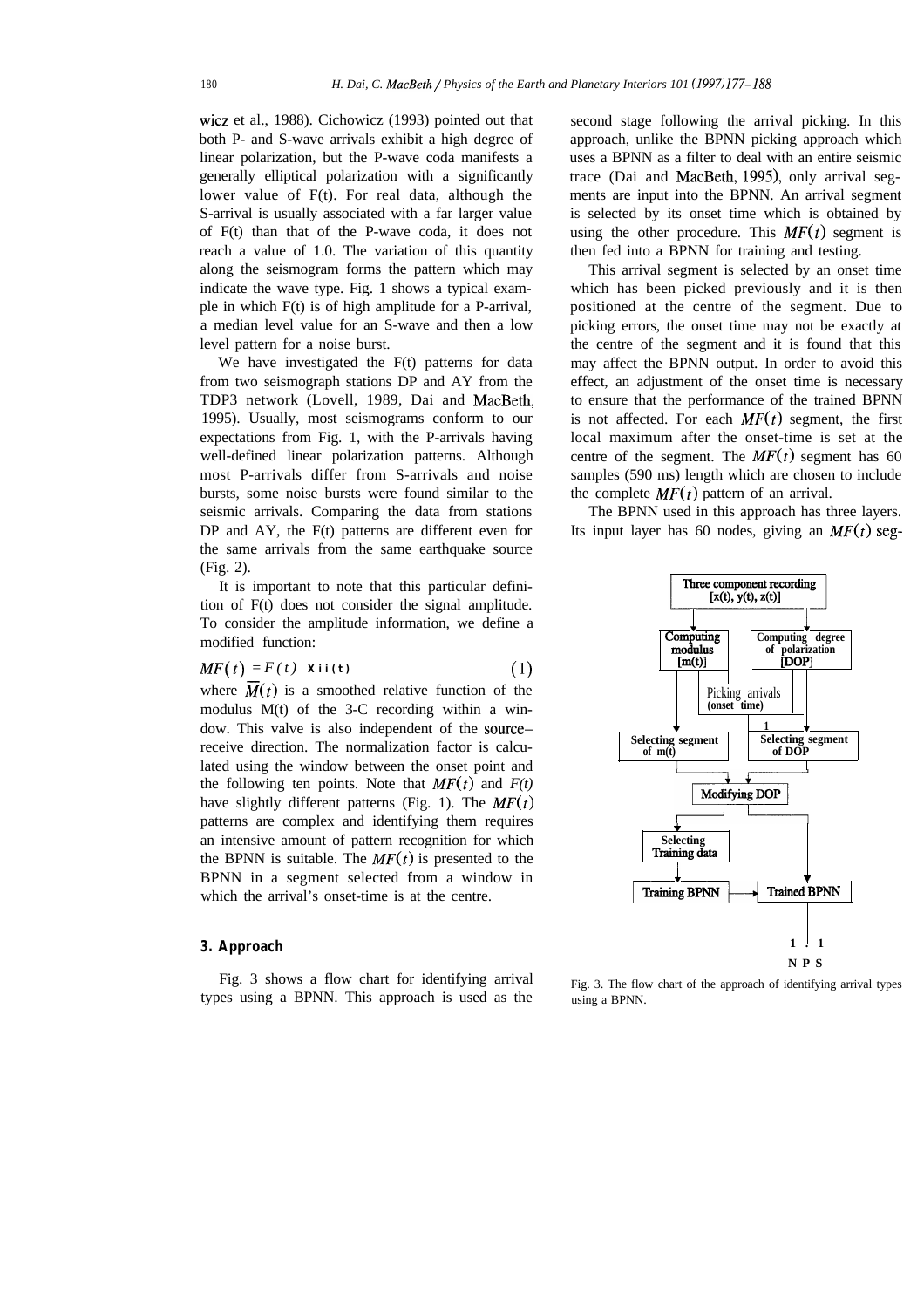ment with a fixed length of 60 samples. There are three nodes in its output layer to flag the result: output  $(1, 0, 0)$  for a noise burst,  $(0, 1, 0)$  for a P-arrival and (0, 0, 1) for an S-arrival in training. Ten hidden nodes are chosen after a process of trial and error with different training runs.

In this procedure, only a small number of recordings from station DP are used to train the BPNN by using the generalized delta rule (Rumelhart et al., 1986). As the BPNN performance depends on the training dataset, selecting this training dataset is crucial. A BPNN trained with incorrect or inconsistent data cannot be expected to give a correct answer for new data. P- and S-waves with similar  $MF(t)$ patterns should be avoided in the training dataset because the BPNN cannot distinguish between them and the training procedure might not converge. At the start of training, only three  $MF(t)$  segments are selected, representing each of the three categories: noise burst, P-arrival and S-arrival, with the desired output (1, 0, 0; 0, 1, 0; 0, 0, l), respectively. After training, this BPNN is used to handle other data. Using manual analysis results, another three segments incorrectly identified by this BPNN are combined with the former training segments, to re-train this BPNN. This procedure is repeated until the performance of the trained BPNN cannot be improved by further additions to the training dataset. Fig. 4 shows all training segments of  $MF(t)$  used in the present work. With the training dataset selected and by using the generalized delta rule (Rumelhart et al., 1986, Pao, 1989), the final procedure with nine groups from station DP took less than 2 min CPU time on a VAX4000.

As each  $MF(t)$  segment is fed into the trained BPNN, the BPNN outputs three values:  $o_1$ ,  $o_2$  and  $o_3$ . For the training segments, the output should be the desired ones:  $(1, 0, 0)$  for a noise burst,  $(0, 1, 0)$ for a P-arrival and (0, 0, 1) for an S-arrival. For non-training segments, the output ( $o_1, o_2$  and  $o_3$ ) is a measurement of similarity between a new segment and the group characteristics defined by the training segments. If a non-training segment is similar to a training segment, the BPNN output will close to a desired output of the training segment. In order to identify segment types, we only need to seek the maximum of the three outputs  $(o_1, o_2, o_3)$ . Normally, the trained BPNN should have a high output

Fig. 4. Nine groups of  $MF(t)$  segments of noise bursts, P-arrivals and S-arrivals for training a BPNN for arrival identification. *Arrows* on segments indicate the pre-picked onset times for these arrivals which all lie at the 3 1st sample.





**1.0,** *n* **1.0,** *n 1.0***, <b>***n* **1.0**, *n 1.0***, <b>***s* **1.0**, *s* **1.0**, *s* 

 $\frac{1}{2}$  00  $\frac{1}{2}$  (y)  $\frac{1}{2}$  (y)  $\frac{1}{2}$  (y)  $\frac{1}{2}$  (y)  $\frac{1}{2}$  (y)  $\frac{1}{2}$  (y)  $\frac{1}{2}$ 200400600 <sup>0</sup> z4n400600 **<sup>0</sup> <sup>200400600</sup>**

erival: 6

 $1.0$ 

 $10$ 

**1.0** - S-arrival: 5

urival: 6

 $1.0$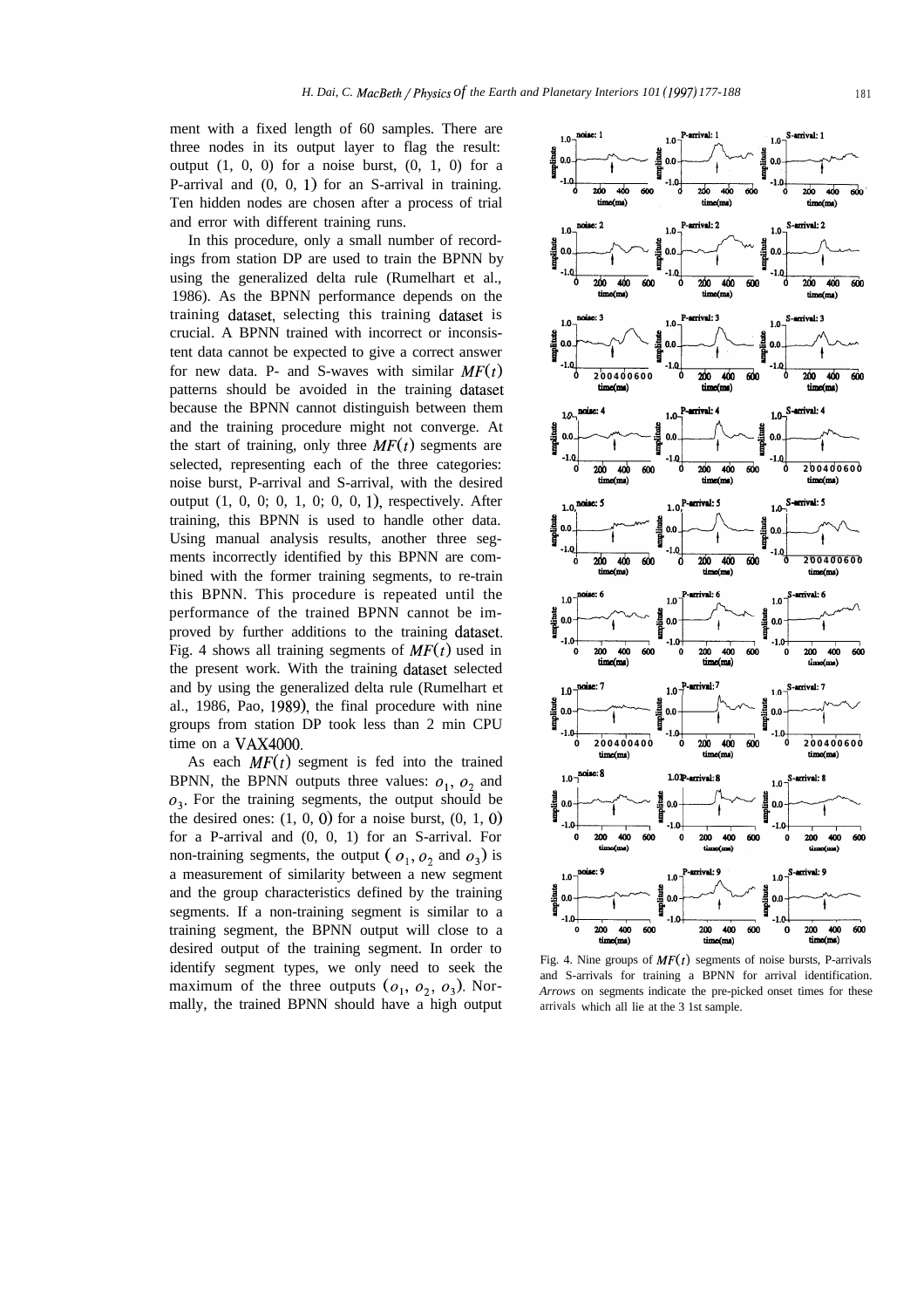and two low outputs in its three output nodes. However, sometimes it has two or three high outputs or three low outputs. This means these segments are quite different from training segments. In these cases, we still use the maximum of the three outputs to identify their wave types.

# **4. Performance**

# *4.1. Station DP*

For the data from station DP, 345 P-arrivals, 302 S-arrivals and 174 noise bursts are automatically

> Station: DP<br>Date: 198 1984-05-3 1 Start-time: 09h23m36s<br>Scale:

picked by our previous BPNN arrival picker from 371 recordings. A BPNN for arrival identification is finally trained with nine groups of  $MF(t)$  segments from noise bursts, P- and S-arrivals at station DP (Fig. 4). Fig. 5 shows a successful example of this trained BPNN in application. Table l(a) displays the overall performance of this trained BPNN. This BPNN has a better performance in identifying the P-arrivals (82.3%) than for S-arrivals (62.6%) and noise bursts (47.7%). Excessive noise contaminated 17 recordings. In these recordings, noise bursts are very similar to the coherent seismic arrivals and their  $MF($  t) patterns are similar to the patterns of P- or



Fig. 5. Three component seismograms, the vector modulus and the degree of polarization of a local earthquake. The vertical lines indicate the arrival onsets of a noise burst, a P-arrival and an S-arrival. In this case, their modified DOP are shown below them, respectively (at-rowed). The BPNN correctly identifies them with its output  $(1.1, 0.0, -0.1)$ ,  $(0.0, 1.0, -0.1)$  and  $(-0.1, 0.6, 1.1)$ , respectively. Note that the output for the S-arrival differs from the training one.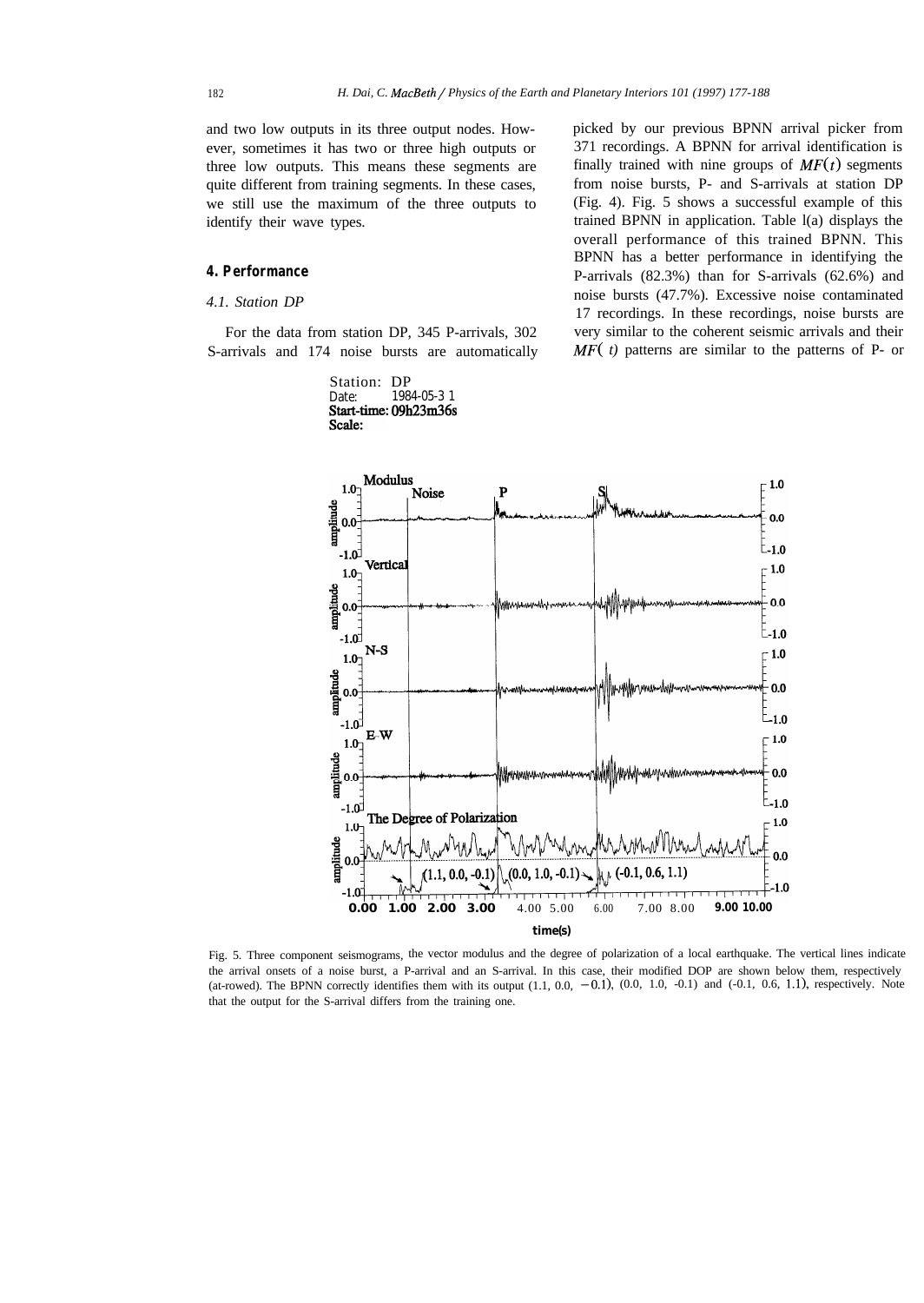*H. Dai, C. MacBeth/ Physics of the Earth and Planetary Interiors 101 (1997) 177-188* <sup>183</sup>

S-arrivals, therefore the BPNN cannot be expected to identify them correctly. If such recordings are omitted, there are only 118 noise bursts picked. The BPNN then classifies 66 (56.0%) of them as noise bursts, 11 (9.3%) as P-arrivals and 41 (34.5%) as S-arrivals.

# 4.2. Station AY

For the data from station AY, 274 P-arrivals, 240 S-arrivals and 28 noise bursts are automatically picked by our previous BPNN arrival picker from 391 recordings. The above BPNN is applied to these arrivals. Table l(b) displays its overall performance. Unfortunately it only correctly identifies 42% of the P-arrivals, 38.8% of the S-arrivals and 32.1% of the noise bursts. This is due to the  $MF(t)$  patterns of seismic arrivals being different between the data from stations DP and AY, even for the same arrivals from the same event (Fig. 2). Such differences make the BPNN fail to identify these correctly, as the output of the trained BPNN is the measurement of the similarity between the segment to be tested and the trained segments. For example, some recordings have P-arrivals with low to mid-level values of  $MF(t)$ , and the S-arrivals with high level values of *MF( t)* pattern, which are quite opposite to the trained waves. To deal with the data from station AY, it is necessary to train this BPNN by using the data from station AY, so that it can remember the  $MF(t)$ patterns from station AY and use this to classify the new data correctly.



Fig. 6. Five groups of  $MF(t)$  segments for noise bursts, P-arrivals and S-arrivals used in training the BPNN. Arrows on segments indicate the pre-picked onset times for these arrivals and all lie at the 3 1 st sample.

The best performance is obtained when the BPNN is trained for station AY by using the five groups shown on Fig. 6. The training procedure took less

# Table 1

.:.

 $\cdot$  :

The performance of the trained BPNN for arrivals identification. This BPNN has 60 input nodes and is trained with nine groups of training segments from station DP. (a) Identifying results for the data from station DP. (b) Identifying results for the data from station AY  $(a)$ 

|         |                                | P-arrivals $(\%)$ (345) | S-arrivals $(\%)$ (302) | Noise $(\%)$ (174) |
|---------|--------------------------------|-------------------------|-------------------------|--------------------|
|         | NN identifying P               | 82.3 (284)              | 22.0(67)                | 9.2(16)            |
|         | $NN$ identifying $S$           | 10.4(36)                | 62.6 (189)              | 43.0 (75)          |
| المسابد | NN identifying N               | 7.2(25)                 | 15.2(46)                | 47.7 (83)          |
|         | (b)<br>state of the control of |                         |                         |                    |
|         |                                | P-arrivals $(\%)(274)$  | S-arrivals $(\%)$ (240) | Noise $(\%)$ (28)  |
|         | NN identifying P               | 42.0(115)               | 48.8 (117)              | 42.9 $(12)$        |
|         | $NN$ identifying $S$           | 43.8 (120)              | 38.8 (93)               | 25.0(7)            |
|         | NN identifying N               | 14.2 (39)               | 12.5(30)                | 32.1(9)            |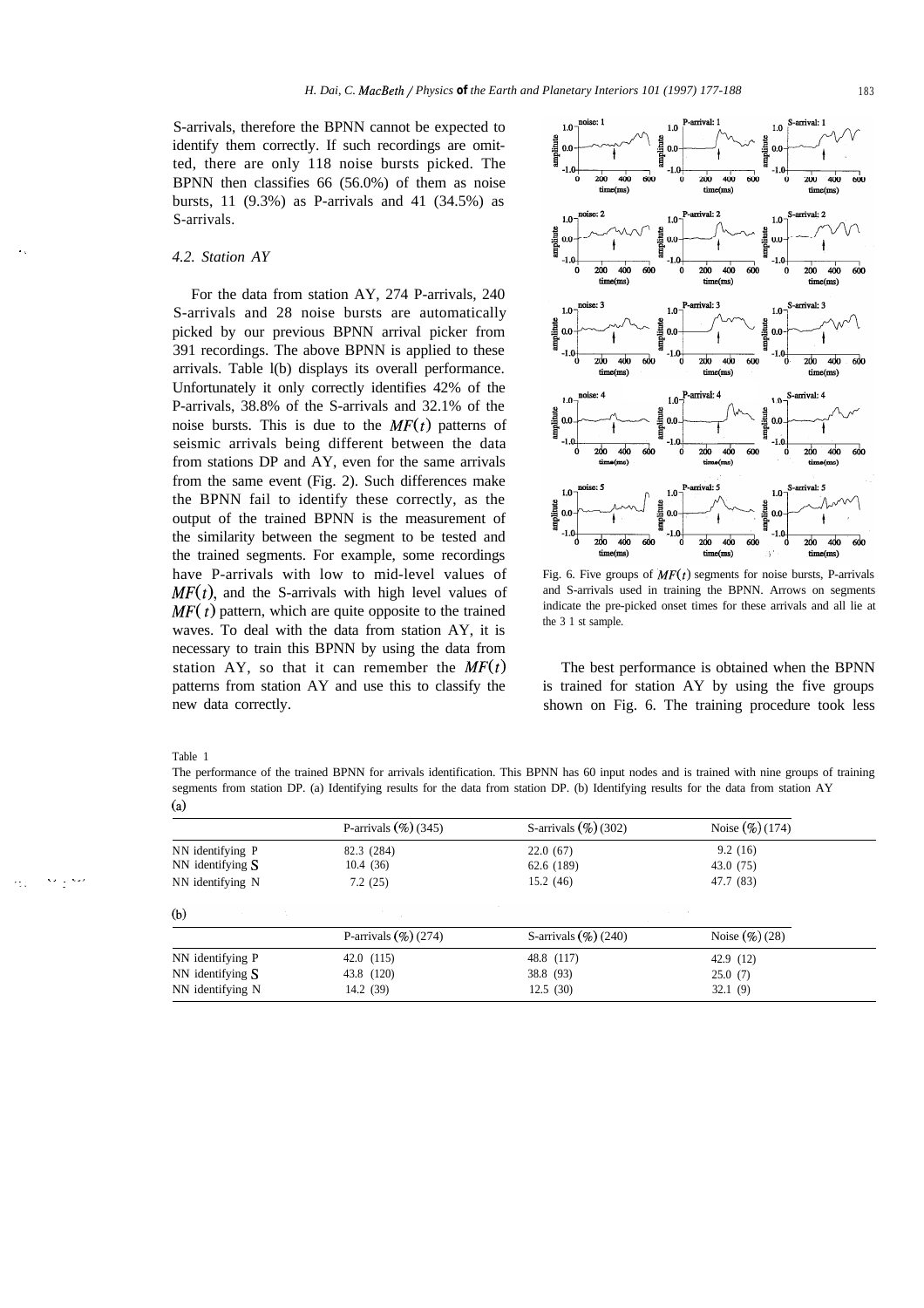The performance of the trained BPNN for arrival identification. This BPNN has 60 input nodes and is trained with five groups of training segments from station AY. (a) Identifying results for the data from station AY. (b) Identifying results for the data from station DP *(a)*

| P-arrivals $(\%)$ (274) | S-arrivals $(\%)$ (240) | Noise $(\%)(28)$   |
|-------------------------|-------------------------|--------------------|
| 76.6 (210)              | 22.1(53)                | 21.4(6)            |
| 12.8(35)                | 60.4(145)               | 53.6(15)           |
| 11.3(31)                | 17.5(42)                | 32.1(9)            |
|                         |                         |                    |
| P-arrivals $(\%)(345)$  | S-arrivals $(\%)$ (302) | Noise $(\%)$ (174) |
| 84.9 (293)              | 45.4 (137)              | 30.0(52)           |
| 8.1(28)                 | 36.1(109)               | 17.8(31)           |
|                         |                         |                    |
|                         |                         |                    |

than 1 min time on a VAX4000 computer and Table 2(a) displays its overall performance. This BPNN now has clearly a much better performance than previous one. It successes 76.6% for the P-arrivals and 60.4% for the S-arrivals. This BPNN is also used to test the data from station DP (Table 2(b)). Although it can identify 84.9% of the P-arrivals, the 36.1% success rate for the S-arrivals is too low. Note that the identification performance for the noise bursts may be statistically insignificant as only 28 noise bursts are tested.

# *4.3. Effect of changing training dataset*

As the performance of a trained BPNN clearly depends on the training dataset, an investigation is of the sensitivity to the training dataset from Station DP. Table 3 shows a comparison of three BPNNs trained with different datasets. As the number of segments in the dataset increases, P-arrival identifi-

# Table 3

The comparison of the performance of three BPNNs with 60 input nodes trained with different training datasets from station DP. Only correct identification percentages are shown in this table. The best performance is from the BPNN trained with nine training groups

|                       | P-arrivals<br>$(\%)$ | S-arrivals<br>$(\%)$ | <b>Noise</b><br>$(\%)$ |
|-----------------------|----------------------|----------------------|------------------------|
| Eight training groups | 81                   | 58                   | 51                     |
| Nine training groups  | 83                   | 63                   | 47                     |
| Ten training groups   | 86                   | 59                   | 38                     |

cation improves, but the performance for S-arrival and noise burst identification becomes worse. This appears consistent with the observation that the  $MF(t)$  patterns for the P-arrivals are more typically alike, but  $MF(t)$  patterns for the S-arrivals are often quite different. In addition, it is noted that some P-arrivals, S-arrivals and noise bursts also have similar  $MF(t)$  patterns. If such a P-arrival pattern is used to train the BPNN, the network will classify all of them as P-arrivals irrespective of their actual state. In this approach, arrivals are classified according to the linearity pattern of their polarization as defined in the training dataset, with P-arrival, S-arrivals and noise bursts characterizing high, mid and low levels, respectively. It appears that other properties of the seismic arrivals such as the direction of polarization and frequency might be required to supplement this information.

# *4.4. Effect of changing input nodes*

We also investigated the sensitivity to input segment length as this determines the BPNN structure. Input nodes between 50 and 70 nodes are tested, but with the same hidden nodes and output nodes. The training procedure is the identical: one group of training segments, increasing finally to nine groups. The training segments are different for these three BPNNs due to their different performance at every training stage, but all are from station DP. Table 4 shows the results for the three BPNNs. On balance, the BPNN with 60 input nodes has the optimum performance. This suggests that segments should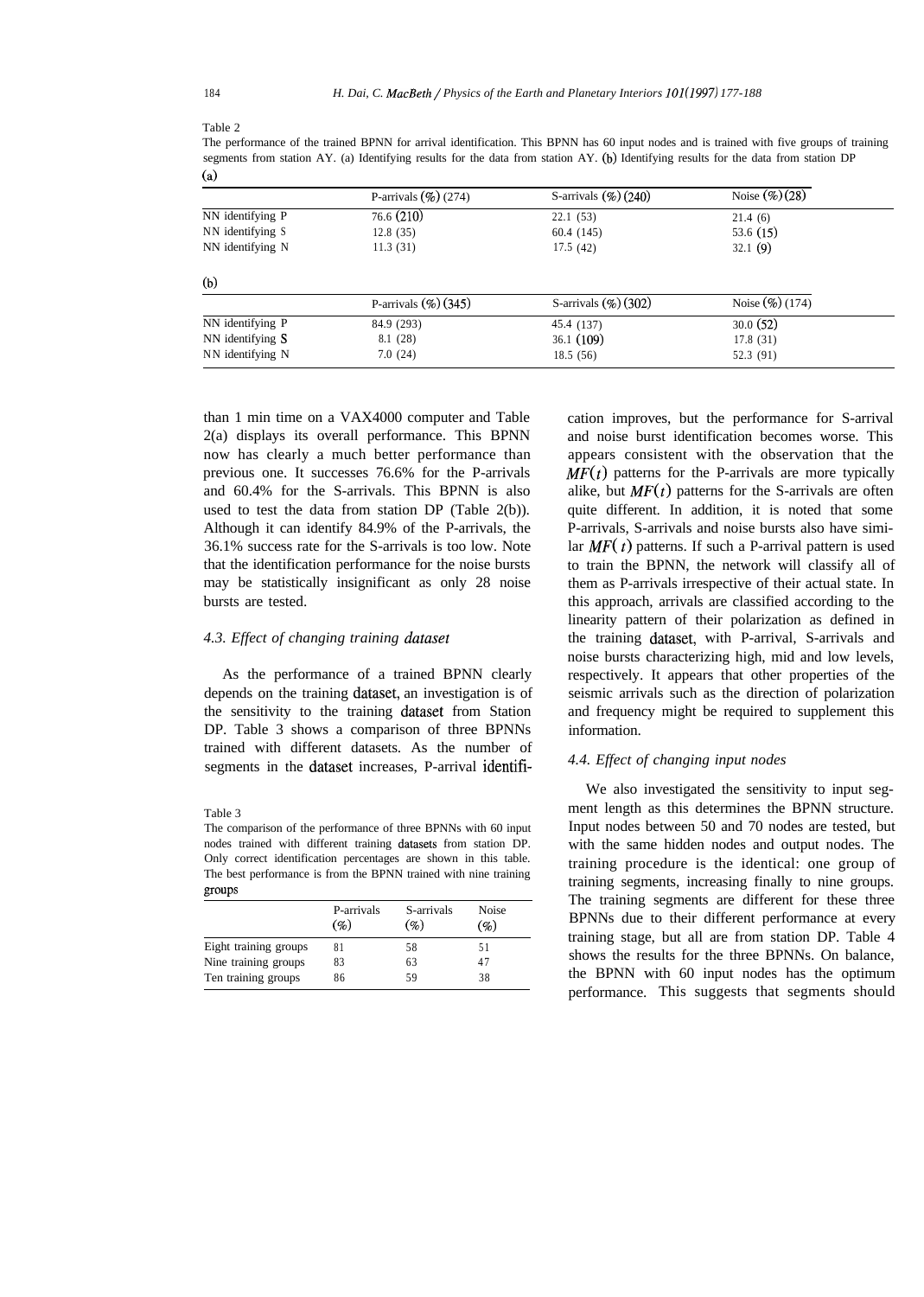Table 4

The comparison of the performance of three BPNNs with different input nodes trained with nine groups of segments from station DP. Only correct identification percentages are shown in this table. The best performance is from the BPNN with 60 input nodes

|                |    |    | P-arrivals $(\%)$ S-arrivals $(\%)$ Noise $(\%)$ |  |
|----------------|----|----|--------------------------------------------------|--|
| 50 input nodes | 88 | 45 | 47                                               |  |
| 60 input nodes | 83 | 63 | 47                                               |  |
| 70 input nodes | 87 | 44 | 48                                               |  |
|                |    |    |                                                  |  |

include appropriate information from an arrival, otherwise too much or too little information will degrade the BPNN performance. This also reflects the general observation that BPNN architecture must be specifically tailored to the individual application.

# 4.5. Comparison with other methods of identification

As discussed in the introduction, only a few methods can be used to pick specific types of arrival for single station data. Table 5 gives a comparison of their principles and general performance against our method. Note that the methods used by Roberts et al.  $(1989)$  and Cichowicz  $(1993)$  are not for arrival identification, they pick only one kind of specific waves. The method used by Tong (1995) can only give wave 'features', not the wave type. Because articles found in literature tend to describe principles and show a few examples these cannot directly or wholly compared with our result which is applied to a specific data set. It is also difficult to obtain their programs to deal with the data sets used in this

Table 5

A summary comparison of selected identifying methods

paper. Consequently, this table is not truly representative of the optimal forms of each method. However, it does appear that our method needs a minimal assumption and can identify both P- and S-arrivals. We do not suggest without further tests and development that our method should be favoured, but readers must evaluate advantages over other methods listed in Table 5, in conjunction with the demerits elaborated above.

# **5. Conclusions**

In this paper, a BPNN approach has been developed to identify P- and S-arrival types from local earthquake data using only the polarization state. The results show that a BPNN trained with a small subset of the data from station DP can correctly identify 82.3% of the P-arrivals and 62.6% of the S-arrivals from station DP, and another BPNN trained with data from station AY can correctly identify 76.6% of the P-arrivals and 60.5% of S-arrivals from station AY. This performance, combined with the advantage of not requiring programs to construct special variables and parameters with complicated mathematics, suggests that the BPNN is a natural choice for such applications. This method is adaptive, and does not need other preliminary assumptions except the onset time. The training dataset can be altered to enhance particular features of different datasets. Adding a new training dataset and retraining a BPNN is easy and quick. Although the training time in this ap-

| Author                        | Assumption                                       | Input<br>data | Method                                      | Output result                                       | Event type                         | Performance<br>or testing                      |
|-------------------------------|--------------------------------------------------|---------------|---------------------------------------------|-----------------------------------------------------|------------------------------------|------------------------------------------------|
| Roberts et al.<br>(1989)      | None                                             | $3-c$         | Auto- and cross-<br>correlations            | Onset of P-wave<br>and linearly<br>polarized S-wave | Tele-events                        | Two examples                                   |
| Cichowicz<br>(1993)           | Onset and polar-<br>ization of P-wave            | $3-c$         | Characteristic<br>function $>$<br>threshold | Onset of S-wave                                     | Local events                       | Six examples<br>$(65 - 70\%)$                  |
| Tong (1995)                   | Onset of arrivals                                | I-C           | Intelligent<br>segmentation                 | Wave feature (not type)                             | Tele-events                        | Two events in<br>two stations                  |
| Tong and<br>Kennett<br>(1995) | P-wave feature<br>and onset of<br>later arrivals | $3-c$         | Energy analysis,<br>threshold               | Types of later arrivals                             | Tele-events.<br>regional<br>events | Three examples                                 |
| This paper                    | Onset of arrivals                                | $3-c$         | Degree of polar-<br>ization, BPNN           | Arrival type                                        | Local events                       | 80% for P, 61% for S<br>(more than 600 events) |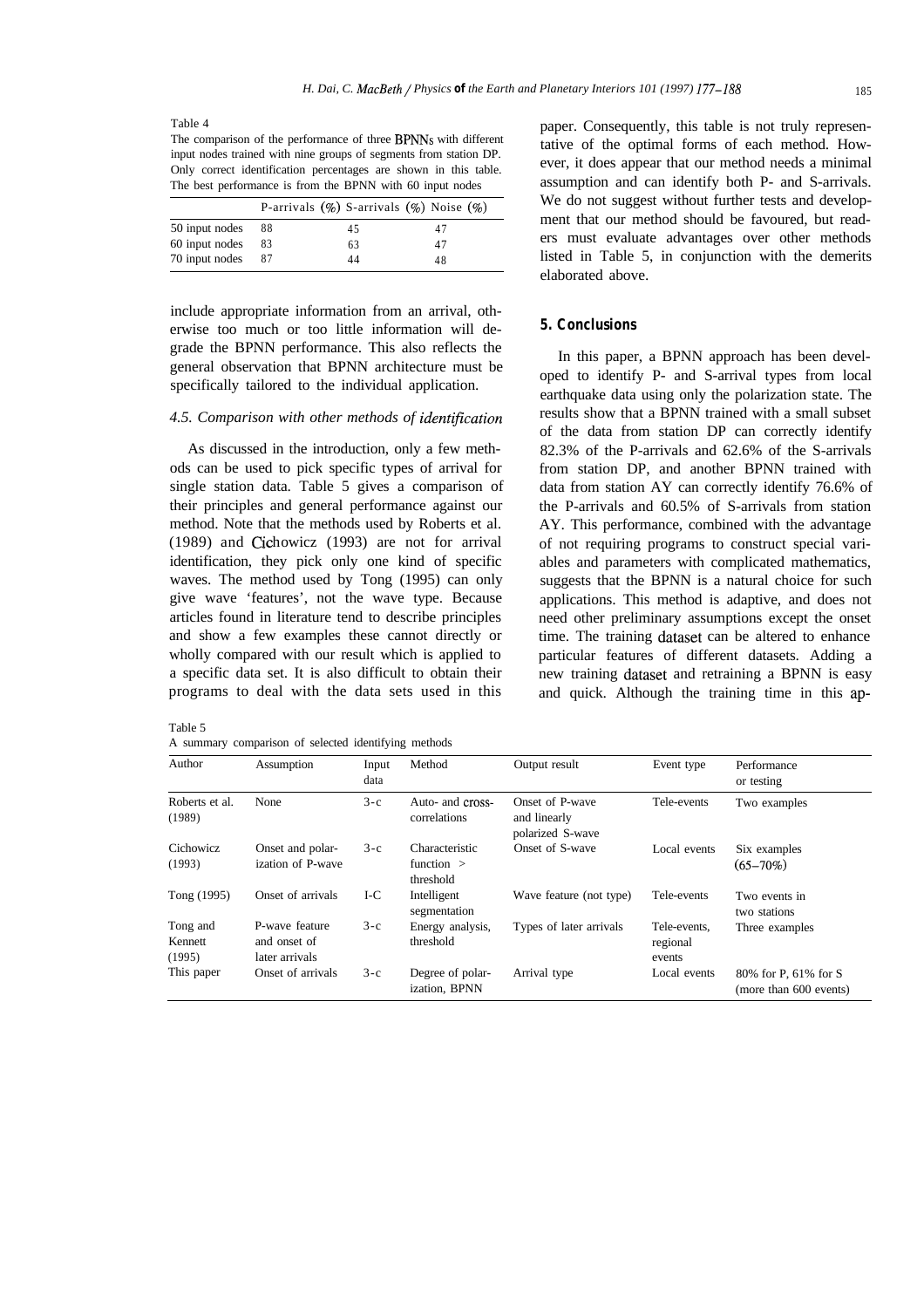proach is longer, once trained the BPNN is sufficiently quick to operate in most real-time applications.

The performance of the trained BPNN, however, has inherent limitations due to the complexity of the  $MF(t)$  patterns. The first limitation is that the training dataset and test data must be from the same station due to the inter-station complexity of  $MF(t)$ patterns. It means that the polarization information is dependent on each station site. The second limitation is that the BPNN's performance cannot be improved by simply adding more events to the training dataset, again due to the complex structure of  $MF(t)$  patterns in the chosen attribute space. This suggests that other information such as the direction of polarization and frequency information may be required. The third limitation is in finding an optimum architecture for a particular application because no theory is currently available to help tackle with this task. The BPNN's performance depends upon the training set, and its ability to interpret cannot lie too far outside its experience. This approach works well if testing segments are similar to the training segments, otherwise, it fails.

In fact, the above limitations are also due to the disadvantage of the supervised learning scheme being used to train the BPNN. Without training, a BPNN cannot learn new strategies for a particular situation that is not covered by the set of examples used to train the network (Haykin, 1994). However, this might be overcome by the use of an unsupervised learning scheme or other kind of neural network such as the ART2 (Carpenter and Grossberg, 1987).

# **Acknowledgements**

This research is sponsored by Global Seismology Research Group (GSRG), British Geological Survey (BGS) of the Natural Environment Research Council (NERC), and is published with the approval of the Director of the BGS (NERC). We thank Chris Browitt, David Booth, and John Love11 of BGS for supplying the earthquake data. Thanks are extended to the staff and student of GSRG for their support and encouragement with this work.

# **Appendix A. Covariance matrix analysis and** the **degree of polarization**

The covariance matrix of 3-C recordings provided a useful measurement of the polarizations of the seismic signals (Samson, 1977, Cichowicz et al., 1988, Cichowicz, 1993). The covariance matrix is defined as:

$$
C = \begin{Bmatrix} c_{xx} & c_{xy} & c_{xz} \\ c_{yx} & c_{yy} & c_{yz} \\ c_{zx} & c_{zy} & c_{zz} \end{Bmatrix}
$$
 (A.1)

where the covariance is measured for N samples:

$$
c_{xy} = \frac{1}{N} \sum_{i=1}^{N} (x_i - \bar{x})(y_i - \bar{y})
$$
 (A.2)

where  $\bar{x}$  and  $\bar{y}$  are the average values of x and y, and N is the length of a window in which the covariances are calculated. N is usually determined from the predominant frequency of signals (Cichowicz, 1993). However, in the case of a seismic network, it is difficult to calculate N because the recorded events often have a large variation in frequency. Usually N has to be chosen after gaining some experience from real data.

The covariance matrix contains all the information needed to characterize the polarization state of a wave. It is a real symmetrical matrix which has three real eigenvalues and can be diagonalized to give the eigenvalues and eigenvectors for its principal axes. Some parameters can then be defined from the eigenvalues and eigenvectors to display the polarization state of the wave (Cichowicz, 1993). For the purpose of arrival picking and identification, parameters which are independent of the source orientation should be defined to extract the polarization properties.

One of such useful parameter is the degree of polarization  $F(t)$  defined from the eigenvalues (Samson, 1977, Cichowicz, 1993):

$$
F(t) = \frac{(\lambda_1 - \lambda_2)^2 + (\lambda_2 - \lambda_3)^2 + (\lambda_3 - \lambda_1)^2}{2(\lambda_1 + A_1 + \lambda_3)^2}
$$
\n(A.3)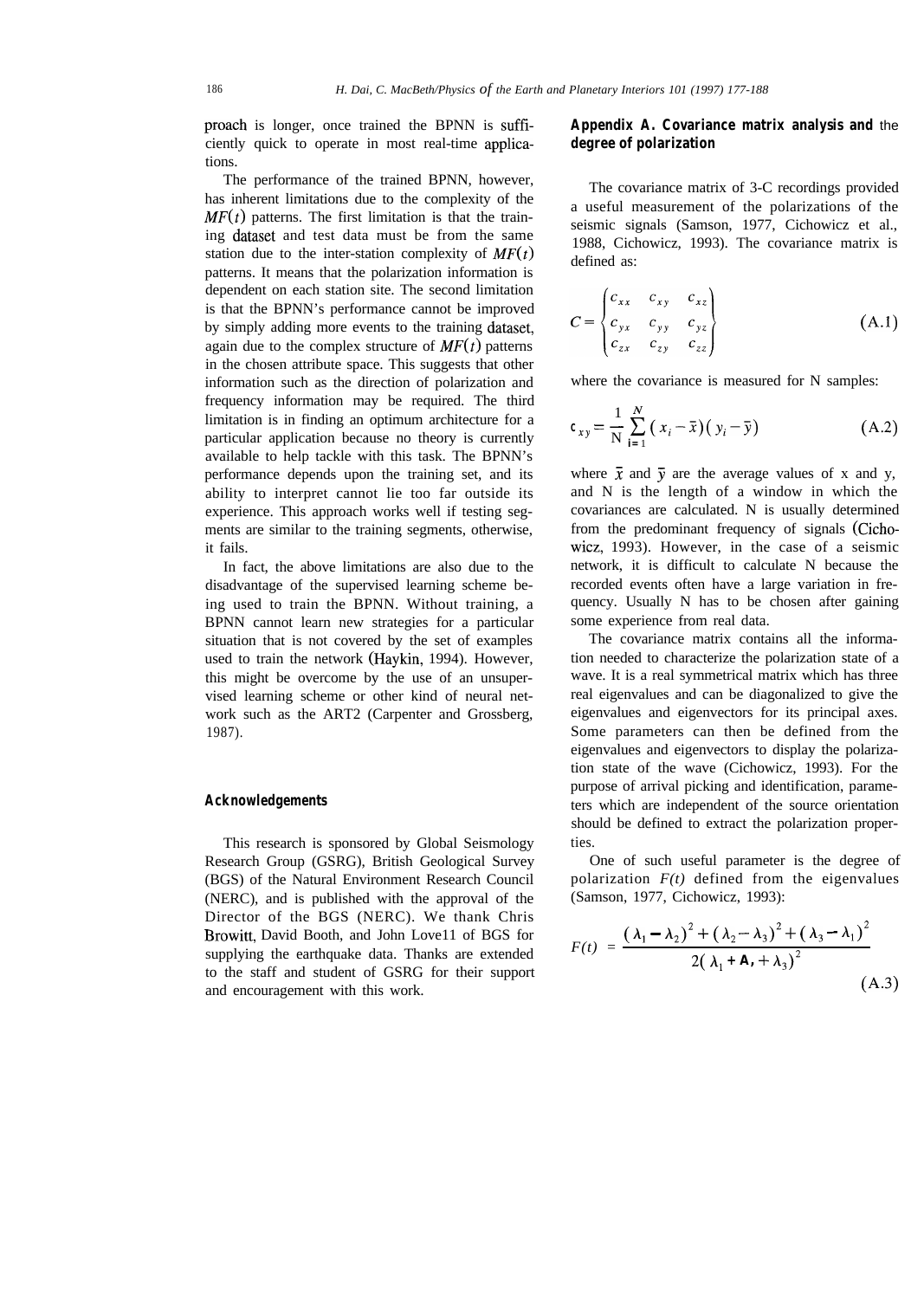where the  $\lambda_1$ ,  $\lambda_2$  and  $\lambda_3$  are eigenvalues of the covariance matrix of a moving window of width N samples. This equation can be written as:

$$
F(t) = \frac{3 \text{tr} S^2 - (\text{tr} S)^2}{2(\text{tr} S)^2}
$$
 (A.4)

where trS, defined as  $A_1 + \lambda_2 + A_3$ , is the trace of C, and tr $S^2$  is defined as  $\lambda_1^2 + \lambda_2^2 + \lambda_3^2$ . This equation shows that the function can be calculated without having to diagonalize the covariance matrix. Mathe-

Station: DP

matically, the trace of a matrix is independent of the rotation of coordinate system, and hence is also independent of the source orientation. According to this definition, if only one eigenvalue is non-zero, then  $F = 1$ , and the wave is linearly polarized; if all of the eigenvalues are equal, then  $F = 0$ , and the wave can be considered as completely unpolarized or circularly polarized (Cichowicz et al., 1988). Each wave has its own characteristic pattern with time, not just one particular value. The variation of this quantity along the seismogram may indicate the type of a



Fig. 7. The 3-C recording of a local earthquake and three traces of the degree of polarization F(t) of 3-C recordings with different window lengths  $N$ .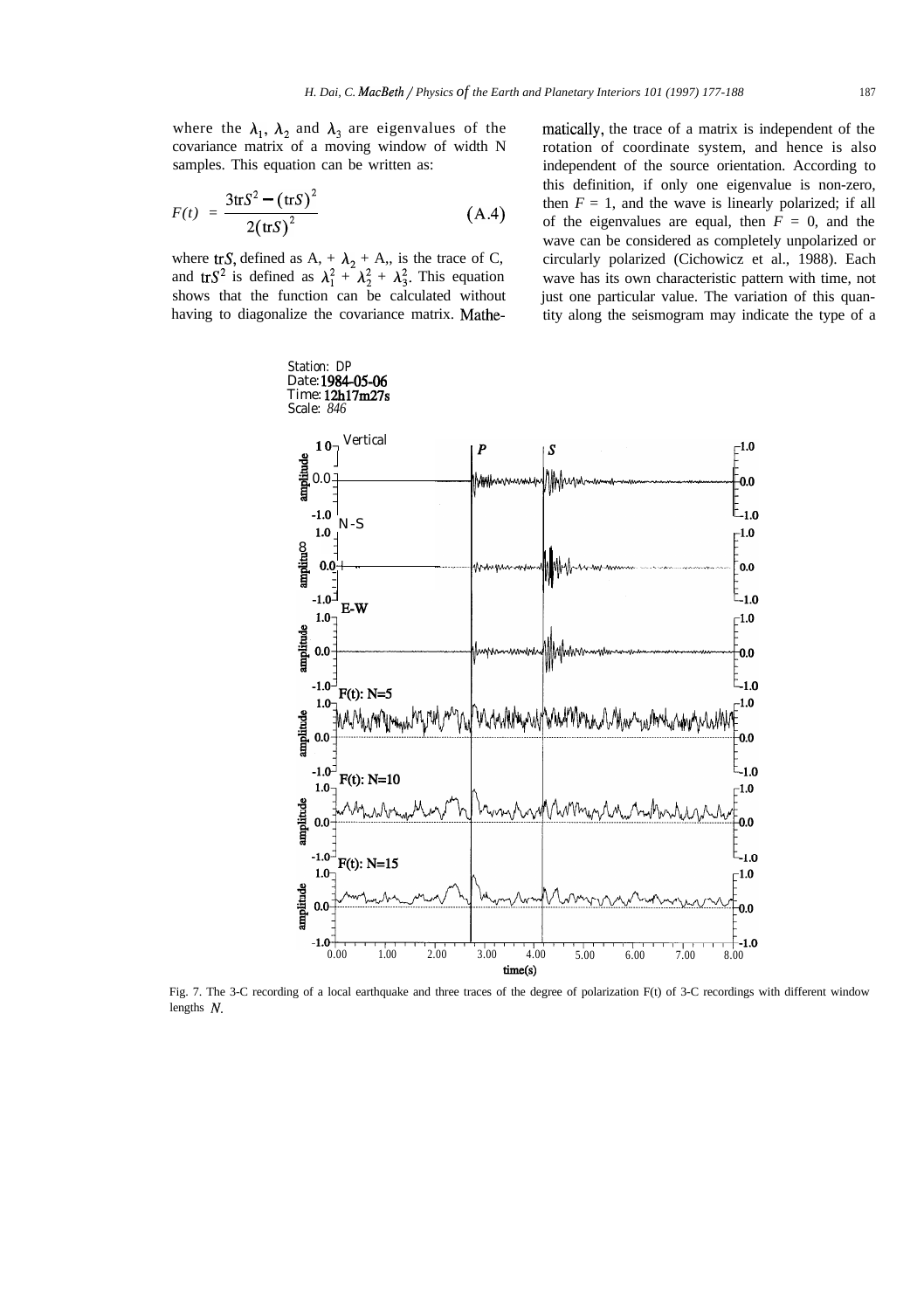wave. Thus *F(t)* enables us to study the evolution of the degree of polarization of a wave.

In order to calculate  $F(t)$ , the window length N must be determined according to the data features. Computing N is numerically difficult for real data but it might be visually determined by checking the plotting of  $F(t)$ . Fig. 7 shows an example of the variation of *F(t)* with different window length N. Note that the time  $t$  corresponds to the last point of the window. The basic pattern of  $F(t)$  does not change as the window length varies from five to 15 samples. However, the longer window length gives a smoother  $F(t)$ . An optimum number  $(N = 10)$  is obtained for the data used in this study. Note that all 3-C recordings must have the same frequency bandwidth, the same scale and the same noise level. If one of the 3-C recordings has a significantly different property from the others, then  $F(t)$  is highly biased, and may give rise to a misleading interpretation.

# **References**

- Bathe, T., Bratt, S.R., Wang, J., Fung, R.M., Kobryn, C., Given, J.W., 1990, The intelligent monitoring system. Bull. Seismol. Soc. Am. 80, 1833-1851.
- Basham, P.W., Ellis, R.M., 1969, The composition of P-code using magnetic tape seismograms. Bull. Seismol. Soc. Am. 59, 473-486.
- Carpenter, G., Grossberg, S., 1987. ART2: self-organization of stable category recognition codes for analog input patterns. Appl. Opt. 26, 4919-4930.
- Cichowicz, A., 1993. An automatic S-phase picker. Bull. Seismol. Soc. Am. 83, 180-189.
- Cichowicz, A., Green, R.W., van Brink, A.Z., 1988. Coda polar-

ization properties of high-frequency microseismic events. Bull. Seismol. Soc. Am. 78, 1297-1318.

- Dai, H.C., MacBeth, C., 1995. Automatic picking of seismic arrivals in local earthquake data using an artificial neural network. Geophys. J. Int. 120, 758-774.
- Der, Z.A., Baumgardt, D.R., Shumway, R.H., 1993. The nature of particle motion in regional seismograms and its utilization for phase identification. Geophys. J. Int. 115, 1012-1024.
- Fausett, L., 1994. Fundamentals of Neural Networks. Prentice Hall, Englewood Cliffs, NJ.
- Haykin, S., 1994. Neural Networks, A Comprehensive Foundation. Macmillan College Publishing Company, New York.
- Kvaema, T., Ringdal, F., 1992. Integrated array and three-component processing using a seismic microarray. Bull. Seismol. Sot. Am. 82, 870-882.
- Lovell, J.H., 1989. Source parameters of a microearthquake swarm in Turkey. Thesis for the degree of Master of Philosophy, University of Edinburgh.
- Mykkeltveit, S., Bungum, H., 1984. Processing of regional seismic events using data from small-aperture arrays. Bull. Seismol. Sot. Am. 74, 2313-2333.
- Pao, Y.H., 1989. Adaptive Pattern Recognition and Neural Networks. Addison-Wesley Publishing Company, Inc., New York.
- Roberts, R.G., Christoffersson, A., 1990. Decomposition of complex single-station three-component seismograms. Geophys. J. Int. 103, 55-74.
- Roberts, R.G., Christoffersson, A., Cassidy, F., 1989. Real-time event detection, phase identification and source location estimation using single station three-component seismic data. Geophys. J. Int. 97, 471-480.
- Rumelhart, D., Hinton, G.E., Williams, R.J., 1986, Learning representations by back-propagating errors. Nature 323, 533- 536.
- Samson, J.C., 1977. Matrix and Stokes vector representations of detectors for polarized waveforms: theory, with some applications to teleseismic waves. Geophys. J. R. Astron. Soc. 51, 583-603.
- Tong, C., 1995. Characterization of seismic phase an automatic analyser for seismograms. Geophys. J. Int. 123, 937-947.
- Tong, C., Kennett, B.L.N., 1995. Towards the identification of later seismic phases. Geophys. J. Int. 123, 548-958.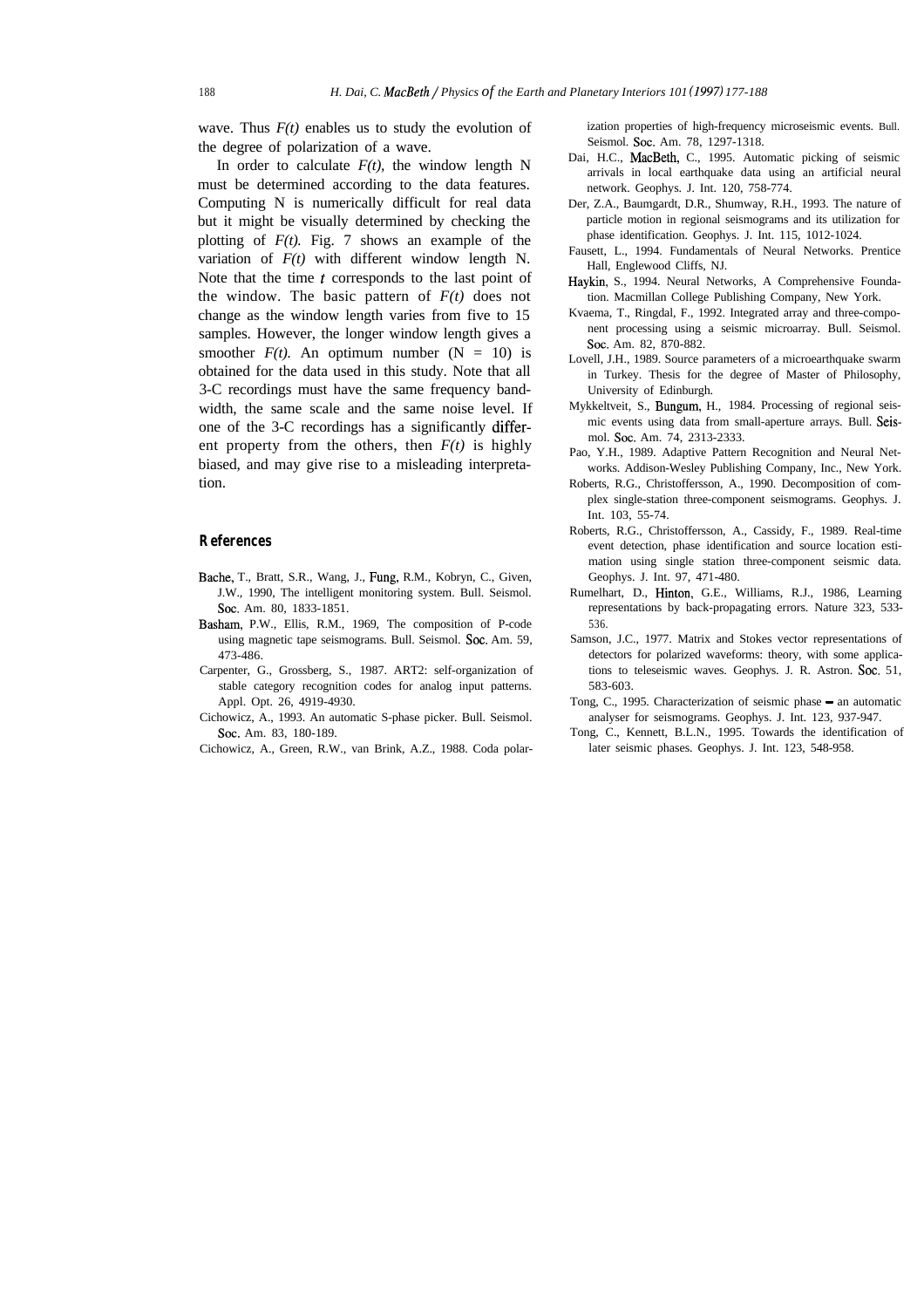**The Editors invite colleagues who are preparing papers within the <b>scope** of the Journal to submit them for publication. Please note that the manuscripts should be<br>The Editors invite colleagues who are preparing papers wi written in the English language. A detailed *Guide for authors* is available on request, and is also printed in Vol. 99, Nos. l-2 pp. 155-159. The guide can also be found on the World Wide Web: access under http://www.elsevier.nl or http://www.elsevier.com.

## *Letter Section*

*The Letter Section* is entirely devoted to short manuscripts describing preliminary results, suggestions for new applications of analytical methods, new theories, etc.

Communications intended for this PEP1 Letter Section should not exceed six printed pages and should be self-contained. The manuscripts received will be published *not later than three months* after their final acceptance.

Manuscripts should contain a brief summary of approx. 50 words. In order to achieve rapid publication, no proofs will be sent to the authors. Manuscripts should therefore be prepared with the greatest possible care.

# *Preparation of the text*

(a) The manuscript should preferably be prepared on a word processor and printed with double spacing and wide margins and include, at the beginning of the paper, an abstract of not more than 500 words. Words to be printed in italics should be underlined. The S.I. unit system should be used throughout.<br>(b) The title page should include: the title, the name(s) of the author(s)

# *References*

(a) References in the text start with the name of the author(s), followed by the publication date in parentheses.

(b) The reference list should be in alphabetical order and on sheets separate from the text, in the following style:

Bullen, K.E., 1975. The Earth's Density. Chapman and Hall, London, 420 pp.

Kanamori, H. and Cipar, J.J., 1974. Focal processes of the great Chilean earthquake May 22, 1960. Phys. Earth Planet. Inter., 9: 128-136.

Knopoff, L., 1972. Model for the aftershock occurrence. In: H.C. Heard, I.Y. Borg, N.L. Carter and C.B. Raleigh (Editors), Flow and Fracture of Rocks. Am. Geophys. Union, Geophys. Monogr. Ser., 16: 259-263.<br>Toksöz, M.N., Thomson, K.C. and Ahrens, T.J., 1971. Generation of seismic waves in prestressed media. Bull. Seismol. Soc. Am., 61: 1589-1623.

# Names of journals should be abbreviated according to the *International List of Periodical Title Word Abbreviations.*

# **Tables**

Tables should be compiled on separate sheets. A title should be provided for each table and they should be referred to in the text.

# *Illustrations*

- (a) All illustrations should be numbered consecutively and referred to in the text.
- (b) Drawings should be completely lettered, the size of the lettering being appropriate to that of the drawings, but taking into account the possible need for reduction in size (preferably not more than 50%). The page form
- (c) Photographs must be of good quality, printed on glossy paper.
- (d) Figure captions should be supplied on a separate sheet.

# *Proofs*

One set of proofs will be sent to the author, to be carefully checked for printer's errors (the Publisher does not read proofs). In the case of two or more authors please indicate to whom the proofs should be sent.

# *Page charges and reprints*

The vill be **no page charge.** Each author receives with his proofs a reprint order form which must be completed and returned to the Publisher with the proofs. *Fifty reprints* of each article are supplied *free* of charge.

# *Submission of manuscript*

Manuscripts should be submitted in triplicate to one of the three Editors, whose addresses are listed on the front inside cover. Illustrations should also be submitted in triplicate. One set should be in a form ready for reproduction; the other two may be of lower quality.

# *Submission of electronic text*

In order to publish the paper as quickly as possible after acceptance authors are encouraged to submit the final text also on a 3.5" or 5.25" diskette. Both double density (DD) and high density (HD) diskettes are acceptable. However, the diskettes should be formatted according to their capacity (HD or DD) before copying the files onto them. Similar to the requirements for manuscripts submission, main text, list of references, tables and figure captions should be stored in separate text files with clearly identifiable file names. The forma computer on which the text was prepared, and format of the text files are clearly indicated.<br>Books for review should be addressed to: Editorial Office Earth Sciences, Elsevier Science B.V., P.O. Box 1930, 1000 BX Amsterdam

Submission of an article is understood to imply that the article is original and unpublished and is not being considered for publication elsewhere.

Upon acceptance of an article by the journal, the author(s) resident in the USA will be asked to transfer the copyright of the article to the Publisher. This transfer will ensure the widest possible dissemination of inform

# Copyright © 1997 Elsevier Science B.V. All rights reserved.

# 0031-9201/97/\$17.00

This journal and the individual contributions contained in it are protected by the copyright of Elsevier Science B.V., and the following terms and conditions apply to their use:

# **Photocopying**

Single photocopies of single articles may be made for personal use as allowed by national copyright laws. Permission of the Publisher and payment of a fee is required for all other photocopying, including multiple or systematic copying, copying for advertising or promotional purposes, resale, and all forms of document delivery. Special rates are available for educational institutions that wish to make photocopies for non-profit educational classroom use.

In the USA, users may clear permissions and make payment through the Copyright Clearance Center, Inc., 222 Rosewood Drive, Danvers, MA 01923, USA. In the UK, users may clear permissions and make payment through the Copyright Licensing Agency Rapid Clearance Service (CLARCS), 90 Tottenham Court<br>Road, London W1P OLP, UK. In other countries where a local copyright clearanc payments.

# **Derivative works**

Subscribers may reproduce tables of contents or prepare lists of articles including abstracts for internal circulation within their institutions. Permission of the Publisher is required for resale or distribution outside the institution.

Permission of the Publisher is required for all other derivative works, including compilations and translations.

# **Electronic storage**

Permission of the Publisher is required to store electronically any material contained in this journal, including any article or part of an article. Contact the Publisher at the address indicated.

Except as outlined above, no part of this publication may be reproduced, stored in a retrieval system or transmitted in any form or by any means, electronic,<br>mechanical, photocopying, recording or otherwise, without prior

## **Disclaimers**

No responsibility is assumed by the Publisher for any injury andlor damage to persons or property us a matter of products liability, negligence or otherwise, or<br>from any use or operation of any methods, products, instructi *Although all advertising material is expected to conform to ethical (medical) standards, inclusion in this publication does not constitute a guarantee or endorsement of the quality or value of such product or of the claims made of it by its manufacturer.*

@ The paper used in this publication meets the requirements of ANSI/NISO Z39.48- 1992 (Permanence of Paper).

Printed in The Netherlands